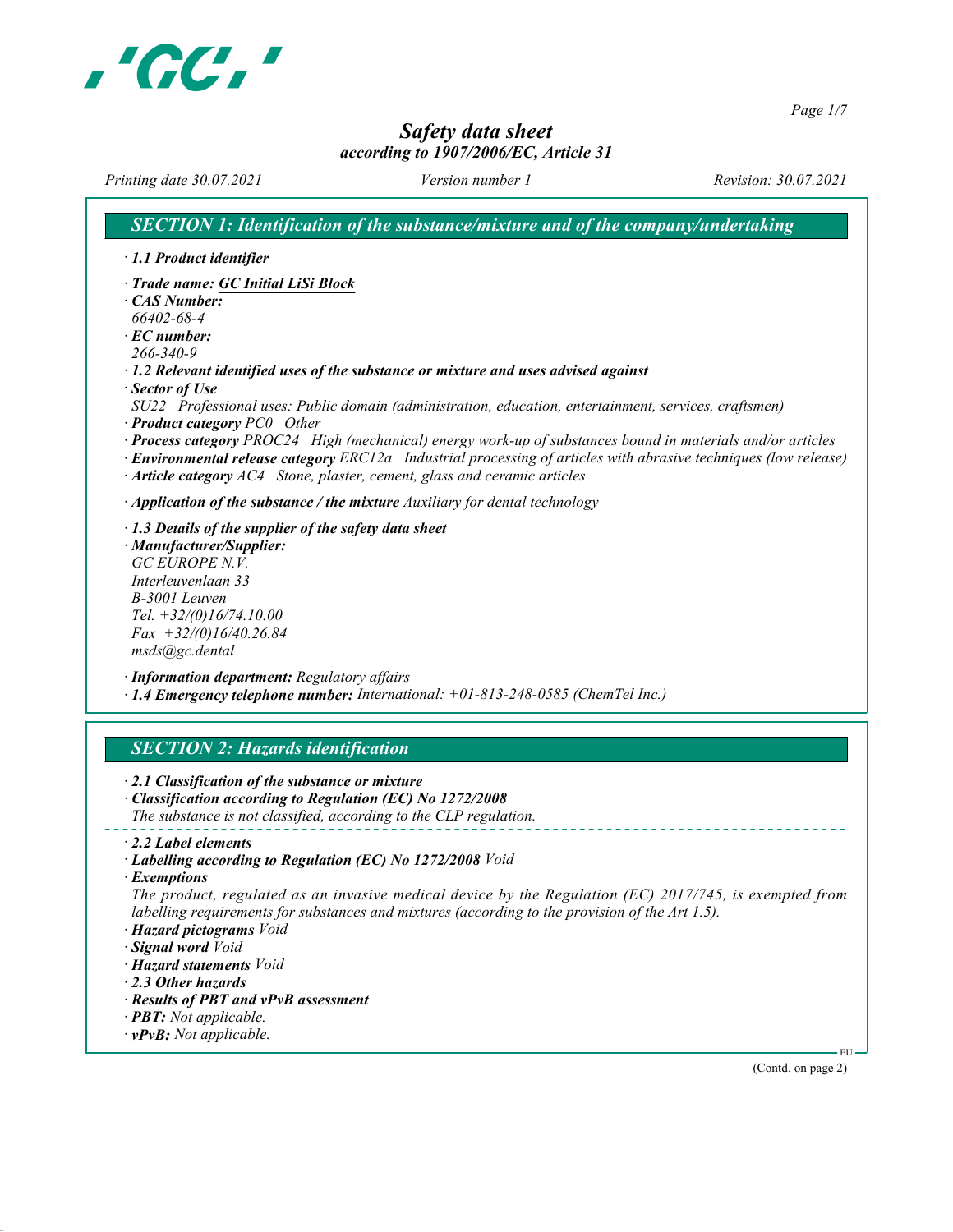Printing date 30.07.2021 Version number 1 Revision: 30.07.2021

Trade name: GC Initial LiSi Block

(Contd. of page 1)

#### **SECTION 3: Composition/information on ingredients**

· 3.1 Chemical characterization: Substances

· CAS No. Description

66402-68-4 Ceramic material

- · Identification number(s)
- · EC number: 266-340-9

## SECTION 4: First aid measures

· 4.1 Description of first aid measures

#### · General information:

No special measures required.

If symptoms persist consult doctor.

- · After inhalation: Take affected persons into fresh air and keep quiet.
- · After skin contact: Immediately rinse with water.

· After eye contact:

Rinse opened eye for several minutes under running water. If symptoms persist, consult a doctor.

· After swallowing:

Rinse out mouth and then drink plenty of water.

If symptoms persist consult doctor.

 $\cdot$  4.2 Most important symptoms and effects, both acute and delayed No further relevant information available.

· 4.3 Indication of any immediate medical attention and special treatment needed

No further relevant information available.

## SECTION 5: Firefighting measures

· 5.1 Extinguishing media

· Suitable extinguishing agents:

CO2, extinguishing powder or water spray. Fight larger fires with water spray or alcohol resistant foam. Use fire fighting measures that suit the environment.

- $\cdot$  For safety reasons unsuitable extinguishing agents: Water with full jet
- · 5.2 Special hazards arising from the substance or mixture

Formation of toxic gases is possible during heating or in case of fire. No further relevant information available.

- · 5.3 Advice for firefighters
- · Protective equipment: Wear self-contained respiratory protective device.
- · Additional information

Dispose of fire debris and contaminated fire fighting water in accordance with official regulations.

#### SECTION 6: Accidental release measures

· 6.1 Personal precautions, protective equipment and emergency procedures Remove persons from danger area.

· 6.2 Environmental precautions:

Do not allow product to reach sewage system or any water course. Do not allow to penetrate the ground/soil.

· 6.3 Methods and material for containment and cleaning up: Pick up mechanically.

Dispose of the collected material according to regulations.

(Contd. on page 3)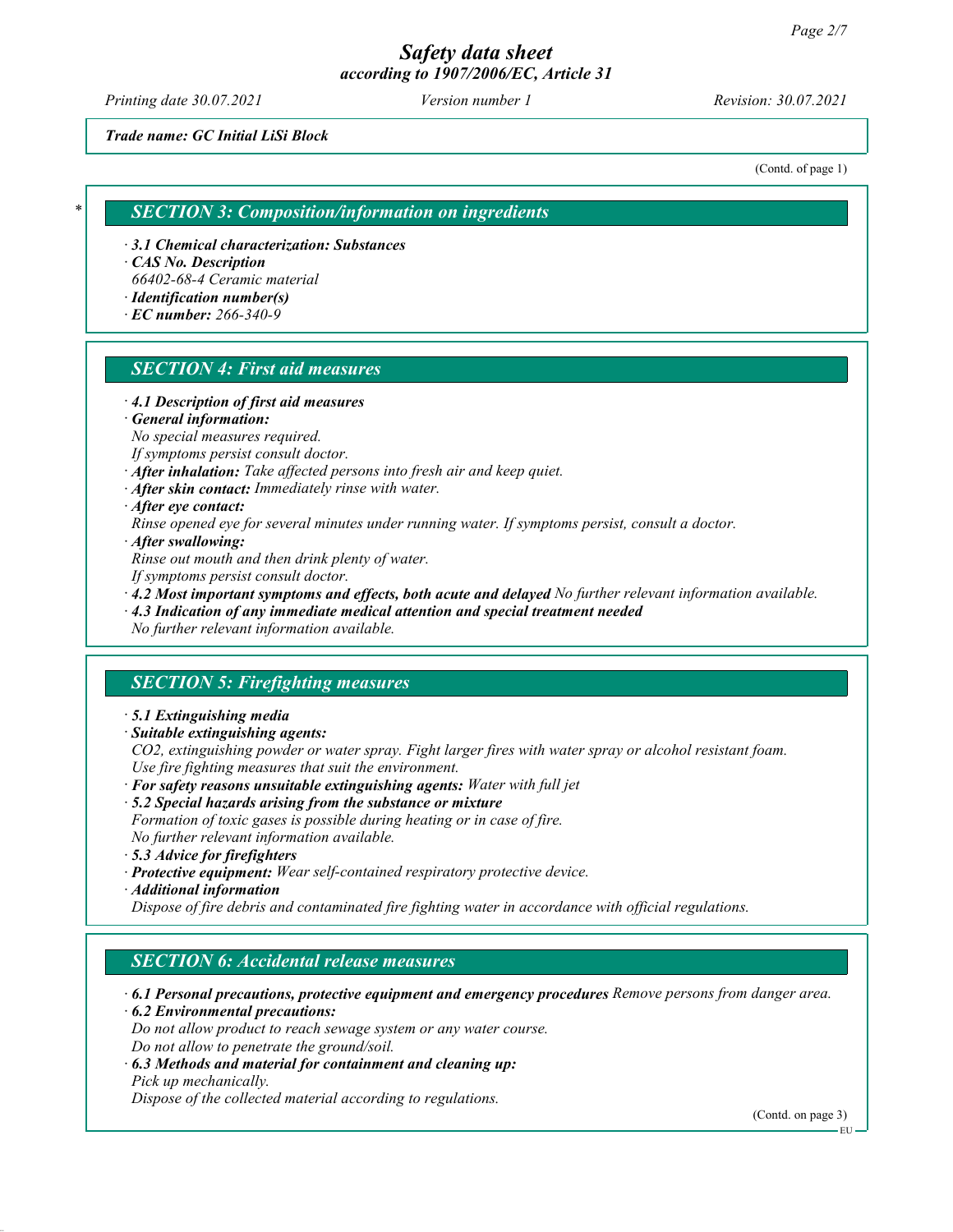Printing date 30.07.2021 Version number 1 Revision: 30.07.2021

Trade name: GC Initial LiSi Block

· 6.4 Reference to other sections

See Section 7 for information on safe handling.

See Section 8 for information on personal protection equipment.

See Section 13 for disposal information.

# SECTION 7: Handling and storage

#### · 7.1 Precautions for safe handling

Prevent formation of dust.

Any deposit of dust which cannot be avoided must be regularly removed.

· Information about protection against explosions and fires:

Dust can combine with air to form an explosive mixture.

· 7.2 Conditions for safe storage, including any incompatibilities

· Storage:

· Requirements to be met by storerooms and receptacles: Store only in unopened original receptacles.

· Information about storage in one common storage facility: Store away from foodstuffs.

· Further information about storage conditions: None.

 $\cdot$  7.3 Specific end use(s) No further relevant information available.

SECTION 8: Exposure controls/personal protection

· Additional information about design of technical systems: No further data; see item 7.

· 8.1 Control parameters

· Components with limit values that require monitoring at the workplace: Not required.

 $\cdot$  **Additional information:** The lists that were valid during the creation were used as basis.

· 8.2 Exposure controls

· Engineering controls Always ensure that the extraction unit on your milling machine is in good working order.

· Personal protective equipment:

· General protective and hygienic measures:

The usual precautionary measures for handling chemicals should be followed.

Do not inhale dust / smoke / mist.

Wash hands before breaks and at the end of work.

· Breathing equipment: Suitable respiratory protective device recommended.

· Protection of hands: Protective gloves

· Material of gloves

The selection of the suitable gloves does not only depend on the material, but also on further marks of quality and varies from manufacturer to manufacturer.

The selection of the suitable gloves does not only depend on the material, but also on further marks of quality and varies from manufacturer to manufacturer. As the product is a preparation of several substances, the resistance of the glove material can not be calculated in advance and has therefore to be checked prior to the application.

Penetration time of glove material

The exact break through time has to be found out by the manufacturer of the protective gloves and has to be observed.

· Eye protection: Safety glasses

(Contd. on page 4)

EU

(Contd. of page 2)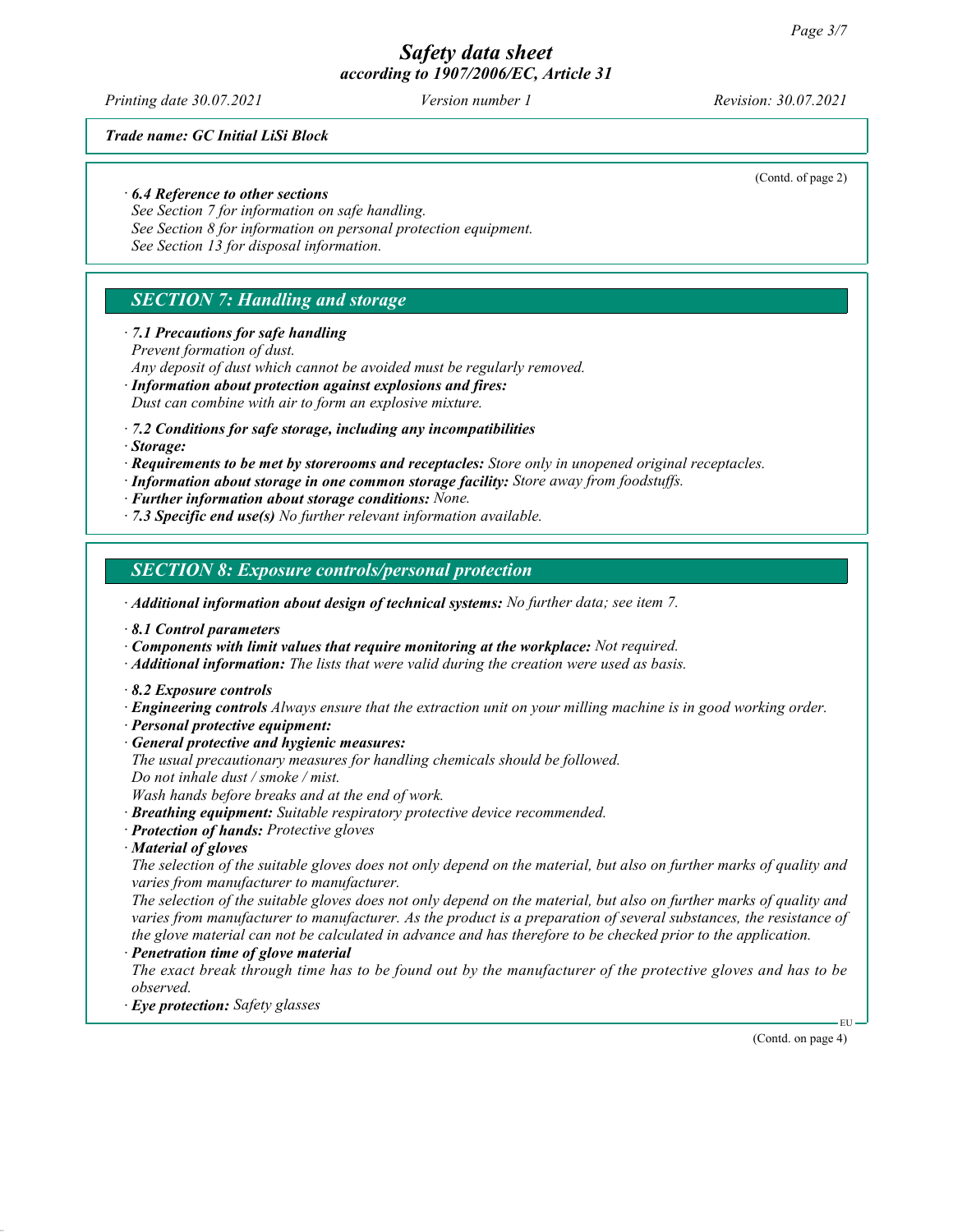Printing date 30.07.2021 Version number 1 Revision: 30.07.2021

Trade name: GC Initial LiSi Block

(Contd. of page 3)

| <b>SECTION 9: Physical and chemical properties</b>          |                                               |  |  |  |
|-------------------------------------------------------------|-----------------------------------------------|--|--|--|
| · 9.1 Information on basic physical and chemical properties |                                               |  |  |  |
| · General Information                                       |                                               |  |  |  |
| $\cdot$ Appearance:                                         |                                               |  |  |  |
| Form:                                                       | Solid mass                                    |  |  |  |
| Color:                                                      | According to product specification            |  |  |  |
| $\cdot$ Odor:                                               | <b>Odorless</b>                               |  |  |  |
| · Odor threshold:                                           | Not determined.                               |  |  |  |
| $\cdot$ pH-value:                                           | Not applicable.                               |  |  |  |
| $\cdot$ Change in condition                                 |                                               |  |  |  |
| <b>Melting point/Melting range:</b>                         | Undetermined.                                 |  |  |  |
| <b>Boiling point/Boiling range:</b>                         | Undetermined.                                 |  |  |  |
| · Flash point:                                              | Not applicable.                               |  |  |  |
| · Flammability (solid, gaseous):                            | Product is not flammable.                     |  |  |  |
| · Ignition temperature:                                     | Undetermined.                                 |  |  |  |
| $\cdot$ Decomposition temperature:                          | Not determined.                               |  |  |  |
| · Auto igniting:                                            | Not determined.                               |  |  |  |
| · Danger of explosion:                                      | Product does not present an explosion hazard. |  |  |  |
| · Explosion limits:                                         |                                               |  |  |  |
| Lower:                                                      | Not determined.                               |  |  |  |
| <b>Upper:</b>                                               | Not determined.                               |  |  |  |
| · Vapor pressure:                                           | Not applicable.                               |  |  |  |
| $\cdot$ Density at 20 °C:                                   | 2.5 $g/cm^3$                                  |  |  |  |
| $\cdot$ Relative density                                    | Not determined.                               |  |  |  |
| $\cdot$ <i>Vapor density</i>                                | Not applicable.                               |  |  |  |
| $\cdot$ Evaporation rate                                    | Not applicable.                               |  |  |  |
| · Solubility in / Miscibility with                          |                                               |  |  |  |
| Water:                                                      | <i>Insoluble.</i>                             |  |  |  |
| · Partition coefficient (n-octanol/water): Not determined.  |                                               |  |  |  |
| · Viscosity:                                                |                                               |  |  |  |
| Dynamic:                                                    | Not applicable.                               |  |  |  |
| Kinematic:                                                  | Not applicable.                               |  |  |  |
| $\cdot$ 9.2 Other information                               | No further relevant information available.    |  |  |  |

# **SECTION 10: Stability and reactivity**

· 10.1 Reactivity No further relevant information available.

· 10.2 Chemical stability

· Thermal decomposition / conditions to be avoided: No decomposition if used according to specifications.

· 10.3 Possibility of hazardous reactions No dangerous reactions known.

· 10.4 Conditions to avoid No further relevant information available.

· 10.5 Incompatible materials: No further relevant information available.

(Contd. on page 5)

EU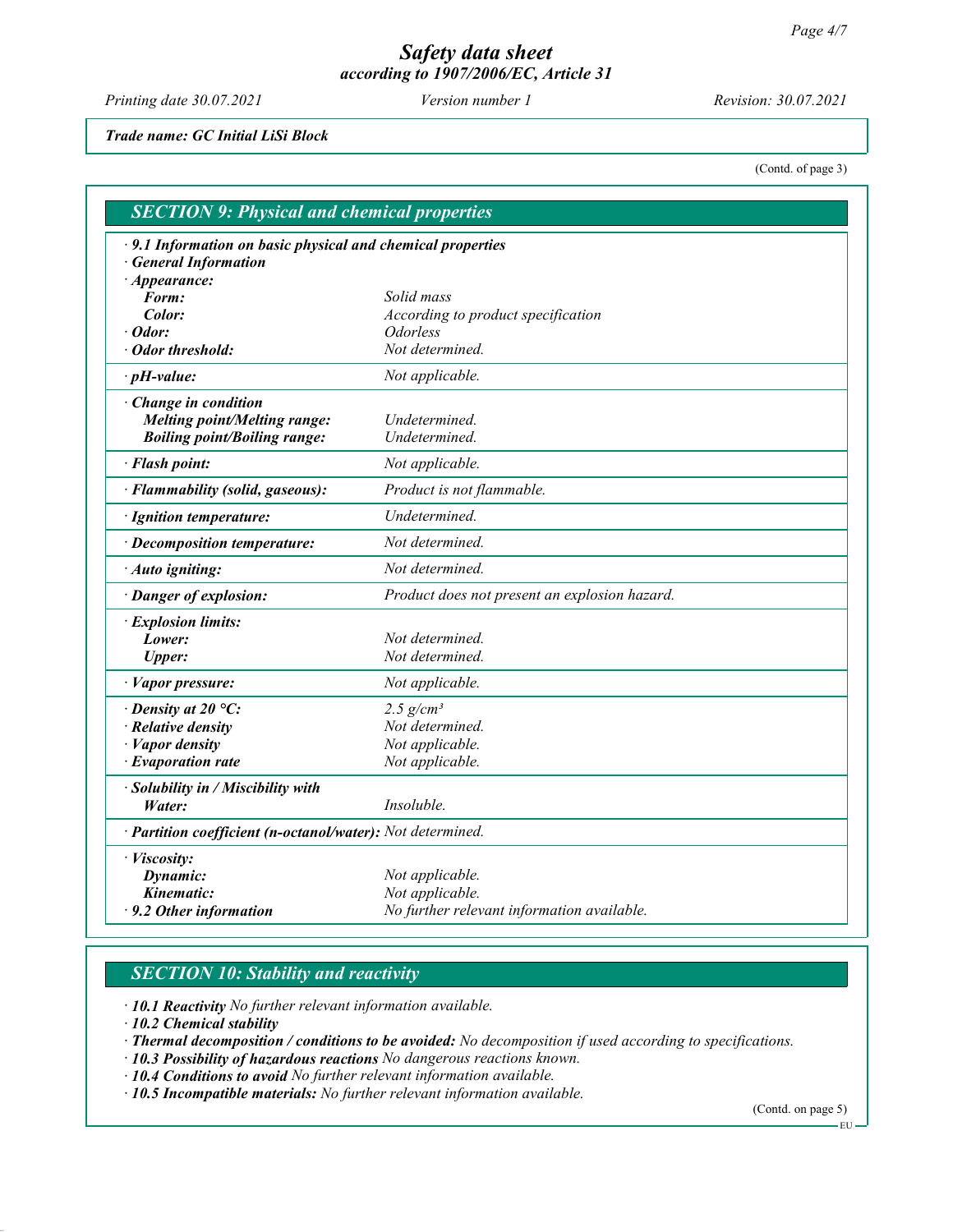Printing date 30.07.2021 Version number 1 Revision: 30.07.2021

Trade name: GC Initial LiSi Block

 $\cdot$  10.6 Hazardous decomposition products: No dangerous decomposition products known.

(Contd. of page 4)

# SECTION 11: Toxicological information

· 11.1 Information on toxicological effects

- · Acute toxicity: Based on available data, the classification criteria are not met.
- · LD/LC50 values that are relevant for classification: No further relevant information available.
- · Primary irritant effect:
- · on the skin: Based on available data, the classification criteria are not met.
- $\cdot$  on the eye: Based on available data, the classification criteria are not met.
- · Sensitization: Based on available data, the classification criteria are not met.
- · Additional toxicological information:

#### · OSHA-Ca (Occupational Safety & Health Administration)

#### Substance is not listed.

· Repeated dose toxicity No further relevant information available.

- · CMR effects (carcinogenity, mutagenicity and toxicity for reproduction)
- No further relevant information available.
- $\cdot$  Germ cell mutagenicity Based on available data, the classification criteria are not met.
- $\cdot$  **Carcinogenicity** Based on available data, the classification criteria are not met.
- · Reproductive toxicity Based on available data, the classification criteria are not met.
- $\cdot$  STOT-single exposure Based on available data, the classification criteria are not met.
- $\cdot$  **STOT-repeated exposure** Based on available data, the classification criteria are not met.
- · Aspiration hazard Based on available data, the classification criteria are not met.

## SECTION 12: Ecological information

#### · 12.1 Toxicity

- · Aquatic toxicity: No further relevant information available.
- · 12.2 Persistence and degradability No further relevant information available.
- · 12.3 Bioaccumulative potential No further relevant information available.
- $\cdot$  12.4 Mobility in soil No further relevant information available.
- · Additional ecological information:
- · General notes:
- Water hazard class 1 (Self-assessment): slightly hazardous for water

Do not allow undiluted product or large quantities of it to reach ground water, water course or sewage system.

- · 12.5 Results of PBT and vPvB assessment
- · **PBT:** Not applicable.
- $\cdot$  **vPvB:** Not applicable.
- · 12.6 Other adverse effects No further relevant information available.

## SECTION 13: Disposal considerations

#### · 13.1 Waste treatment methods

· Recommendation:

Must not be disposed of together with household garbage. Do not allow product to reach sewage system. Contact waste processors for recycling information.

(Contd. on page 6)

EU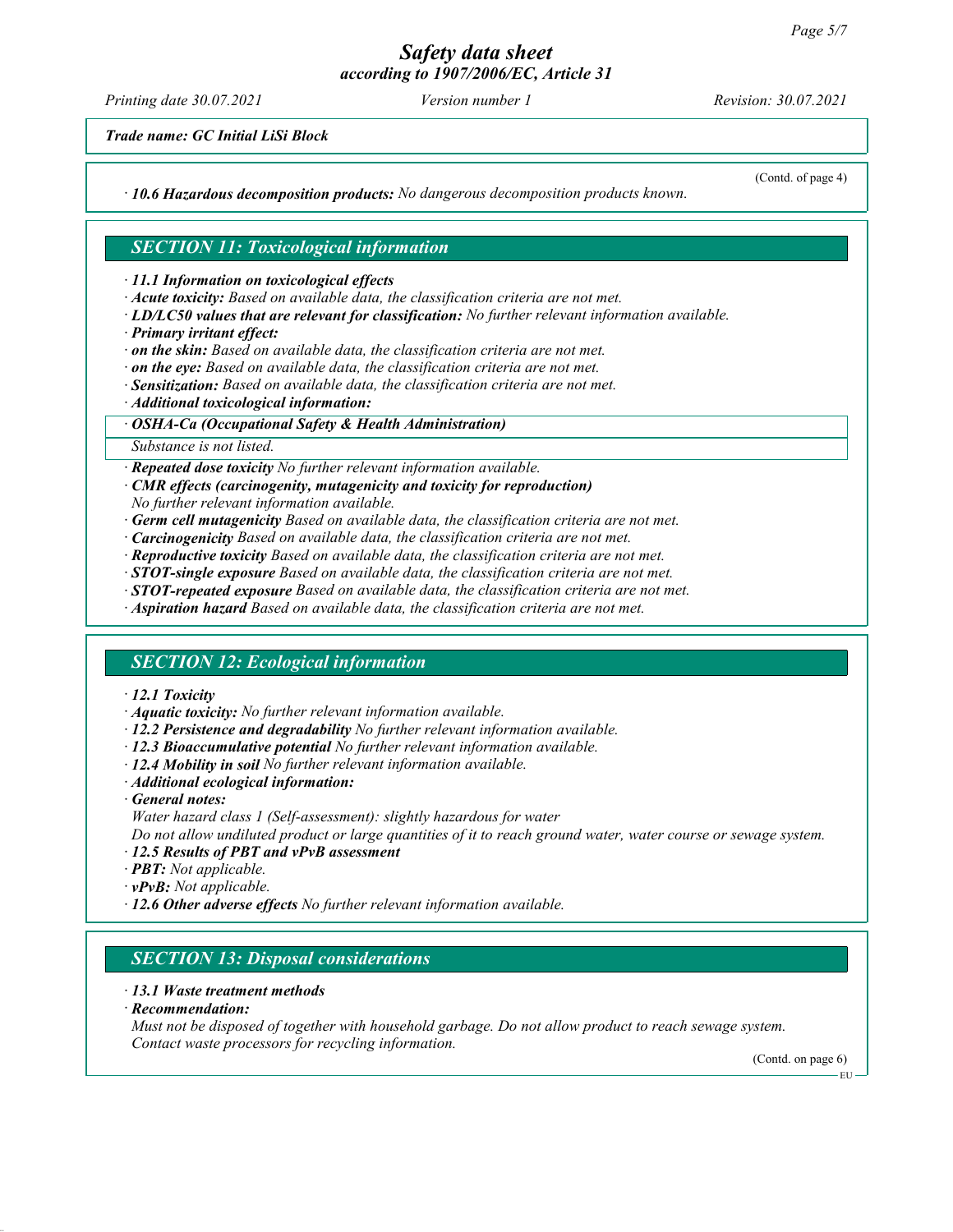Printing date 30.07.2021 Version number 1 Revision: 30.07.2021

Trade name: GC Initial LiSi Block

|                                  | (Cond. of page 5)                                                                                                                                                                                 |  |
|----------------------------------|---------------------------------------------------------------------------------------------------------------------------------------------------------------------------------------------------|--|
| $\cdot$ European waste catalogue |                                                                                                                                                                                                   |  |
|                                  | 18 00 00   WASTES FROM HUMAN OR ANIMAL HEALTH CARE AND/OR RELATED RESEARCH (EXCEPT<br>KITCHEN AND RESTAURANT WASTES NOT ARISING FROM IMMEDIATE HEALTH CARE)                                       |  |
| 18 01 00                         | wastes from natal care, diagnosis, treatment or prevention of disease in humans                                                                                                                   |  |
|                                  | 18 01 04 wastes whose collection and disposal is not subject to special requirements in order to prevent<br>infection (for example dressings, plaster casts, linen, disposable clothing, diapers) |  |

· Uncleaned packagings:

· Recommendation: Disposal must be made according to official regulations.

| <b>SECTION 14: Transport information</b>                                                       |                 |
|------------------------------------------------------------------------------------------------|-----------------|
| $\cdot$ 14.1 UN-Number<br>ADR, ADN, IMDG, IATA                                                 | not regulated   |
| $\cdot$ 14.2 UN proper shipping name<br>ADR, ADN, IMDG, IATA                                   | not regulated   |
| $\cdot$ 14.3 Transport hazard class(es)                                                        |                 |
| · ADR, ADN, IMDG, IATA<br>· Class                                                              | not regulated   |
| 14.4 Packing group<br>ADR, IMDG, IATA                                                          | not regulated   |
| $\cdot$ 14.5 Environmental hazards:<br>$\cdot$ Marine pollutant:                               | No              |
| $\cdot$ 14.6 Special precautions for user                                                      | Not applicable. |
| $\cdot$ 14.7 Transport in bulk according to Annex II of<br><b>MARPOL73/78 and the IBC Code</b> | Not applicable. |
| · UN "Model Regulation":                                                                       | not regulated   |

# SECTION 15: Regulatory information

- · 15.1 Safety, health and environmental regulations/legislation specific for the substance or mixture · Sara
- · Section 355 (extremely hazardous substances):
- Substance is not listed.
- · Section 313 (Specific toxic chemical listings):
- Substance is not listed.

· Proposition 65

· Chemicals known to cause cancer:

Substance is not listed.

· Chemicals known to cause reproductive toxicity for females:

Substance is not listed.

(Contd. on page 7)

EU